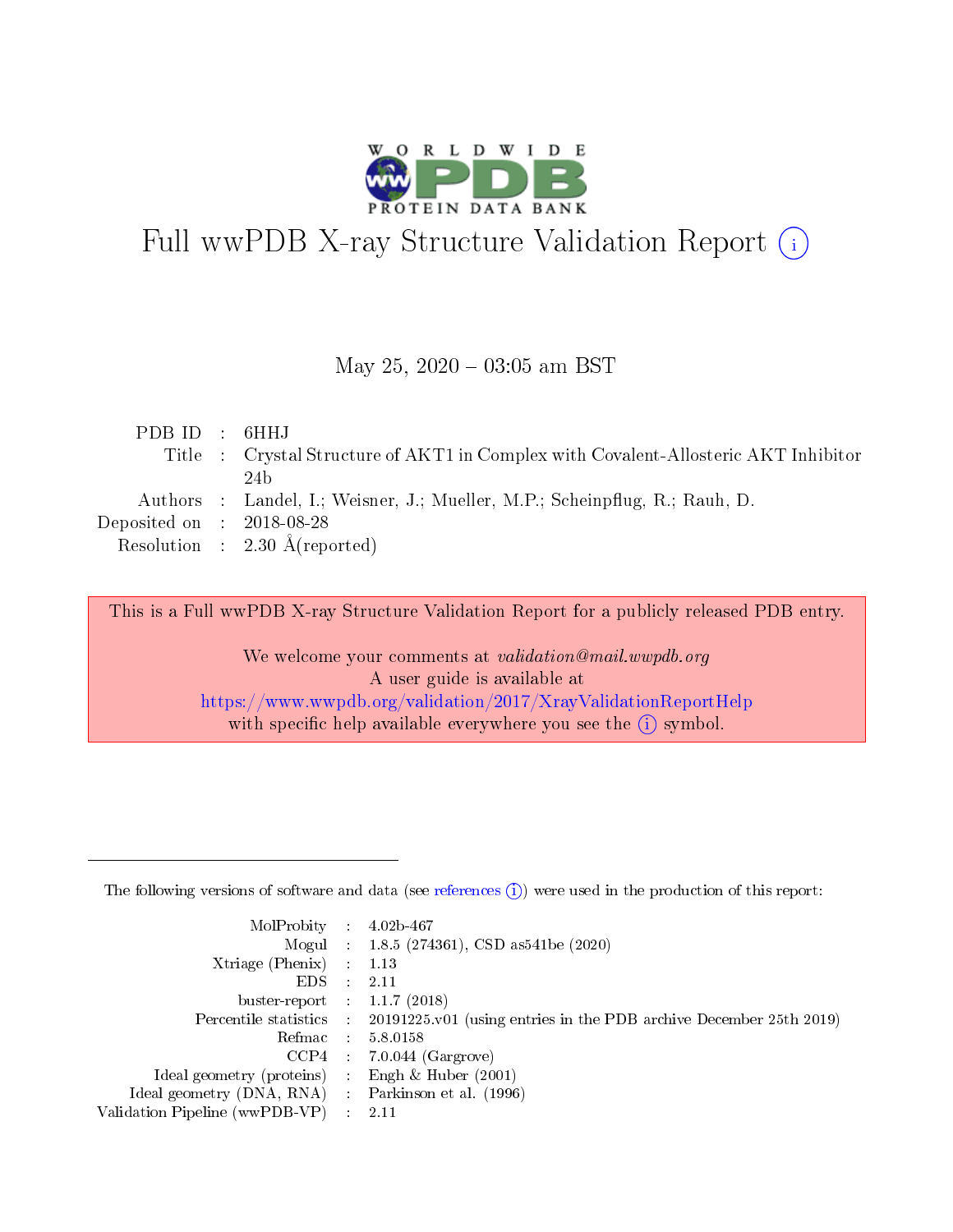# 1 [O](https://www.wwpdb.org/validation/2017/XrayValidationReportHelp#overall_quality)verall quality at a glance  $(i)$

The following experimental techniques were used to determine the structure: X-RAY DIFFRACTION

The reported resolution of this entry is 2.30 Å.

Percentile scores (ranging between 0-100) for global validation metrics of the entry are shown in the following graphic. The table shows the number of entries on which the scores are based.



| Metric                | Whole archive<br>$(\#\text{Entries})$ | <b>Similar resolution</b><br>$(\#\text{Entries}, \text{resolution range}(\textup{\AA}))$ |
|-----------------------|---------------------------------------|------------------------------------------------------------------------------------------|
| $R_{free}$            | 130704                                | $5042$ $(2.30-2.30)$                                                                     |
| Clashscore            | 141614                                | $5643(2.30-2.30)$                                                                        |
| Ramachandran outliers | 138981                                | $5575(2.30-2.30)$                                                                        |
| Sidechain outliers    | 138945                                | $5575(2.30-2.30)$                                                                        |
| RSRZ outliers         | 127900                                | $4938(2.30-2.30)$                                                                        |

The table below summarises the geometric issues observed across the polymeric chains and their fit to the electron density. The red, orange, yellow and green segments on the lower bar indicate the fraction of residues that contain outliers for  $>=3, 2, 1$  and 0 types of geometric quality criteria respectively. A grey segment represents the fraction of residues that are not modelled. The numeric value for each fraction is indicated below the corresponding segment, with a dot representing fractions  $\epsilon=5\%$  The upper red bar (where present) indicates the fraction of residues that have poor fit to the electron density. The numeric value is given above the bar.

| Mol       | $\gamma$ hain | Length | Quality of chain |    |    |
|-----------|---------------|--------|------------------|----|----|
|           |               |        | 10%              |    |    |
| <u>д.</u> | . .           | 77.    | 84%              | 8% | 8% |

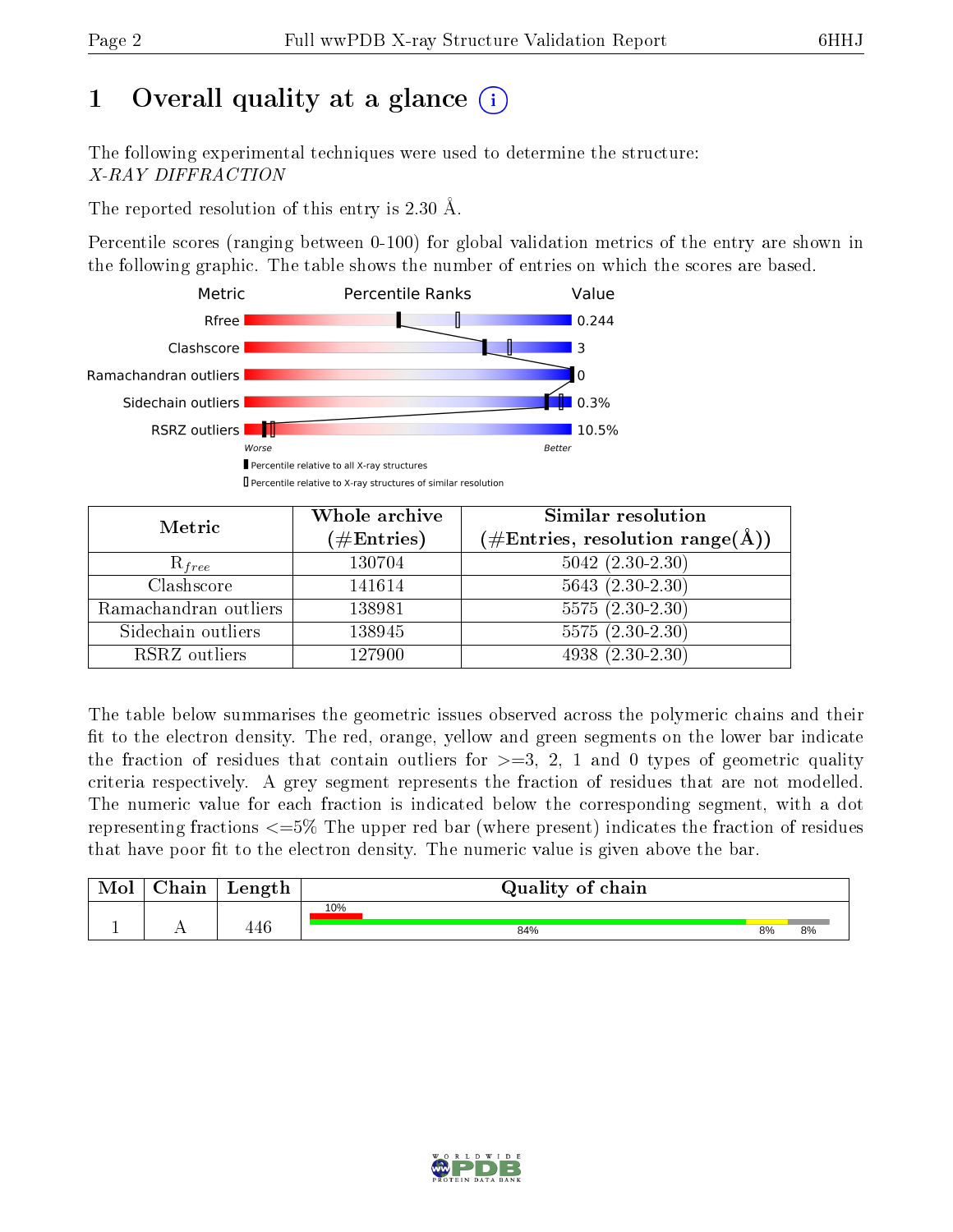# 2 Entry composition  $\binom{1}{1}$

There are 3 unique types of molecules in this entry. The entry contains 3544 atoms, of which 0 are hydrogens and 0 are deuteriums.

In the tables below, the ZeroOcc column contains the number of atoms modelled with zero occupancy, the AltConf column contains the number of residues with at least one atom in alternate conformation and the Trace column contains the number of residues modelled with at most 2 atoms.

Molecule 1 is a protein called RAC-alpha serine/threonine-protein kinase.

| Mol | $\perp$ Chain $^+$ | $\vert$ Residues | Atoms               |      |     |     |  | $\mid$ ZeroOcc $\mid$ AltConf $\mid$ Trace |  |
|-----|--------------------|------------------|---------------------|------|-----|-----|--|--------------------------------------------|--|
|     |                    | 410              | $\rm Total$<br>3378 | 2167 | 580 | 614 |  |                                            |  |

There are 4 discrepancies between the modelled and reference sequences:

| Chain | Residue | $\mid$ Modelled $\mid$ | Actual | Comment                          | Reference  |
|-------|---------|------------------------|--------|----------------------------------|------------|
|       |         | GLY                    |        | expression tag                   | UNP P31749 |
|       | 114     | A L A                  | -GLU   | engineered mutation   UNP P31749 |            |
|       | 115     | ALA.                   | GLU    | engineered mutation   UNP P31749 |            |
|       | 116     | ATA                    | GLU    | engineered mutation   UNP P31749 |            |

• Molecule 2 is  ${N}$ -[1-methyl-2-oxidanylidene-3-[1-[[4-(5-oxidanylidene-3-phenyl-6  ${H}$ -1,6-n aphthyridin-2-yl)phenyl]methyl]piperidin-4-yl]benzimidazol-5-yl]propanamide (three-letter code: G4H) (formula:  $C_{37}H_{36}N_6O_3$ ).



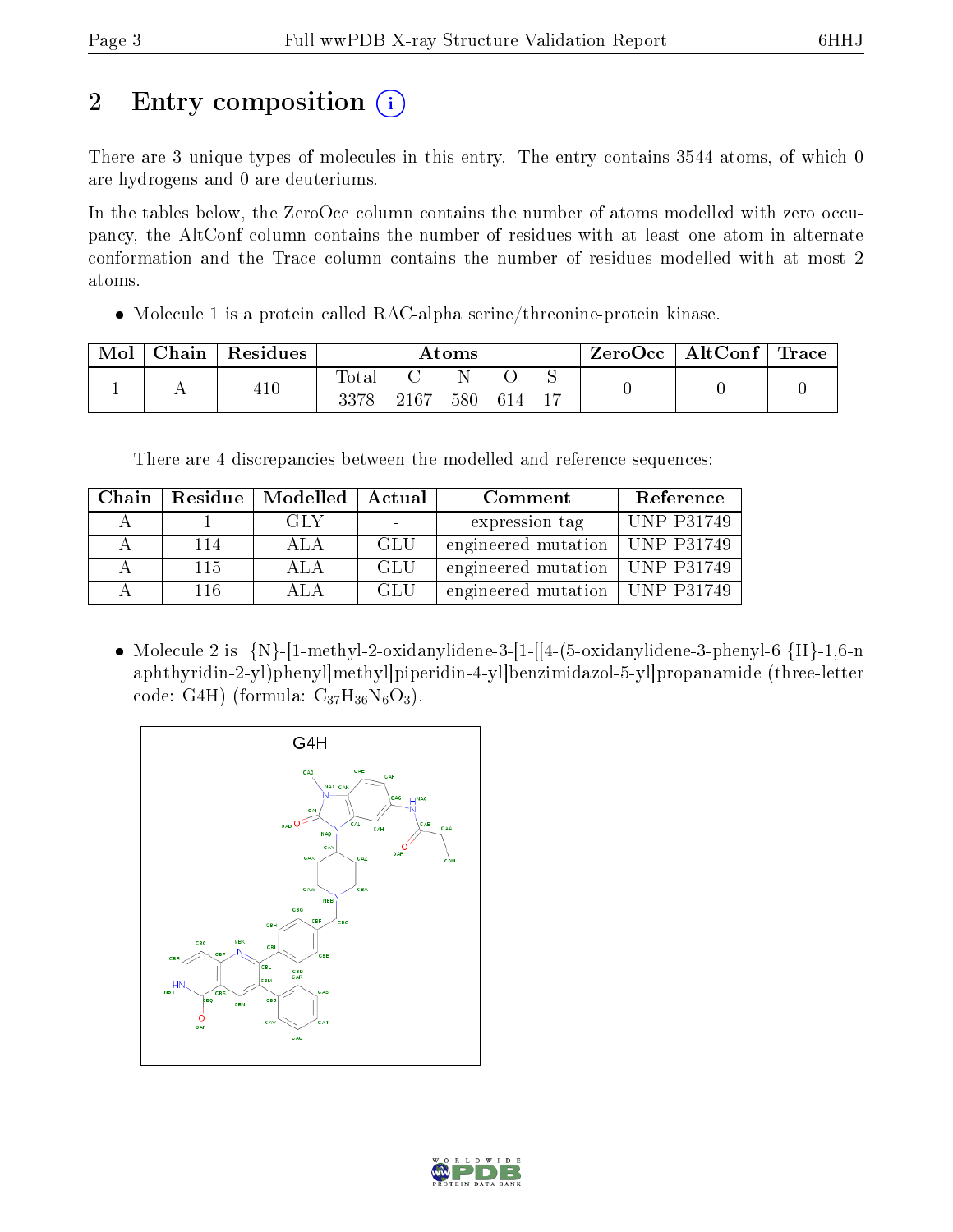|  | $\mid$ Mol $\mid$ Chain $\mid$ Residues | Atoms     |     |  | $ZeroOcc$   AltConf |  |
|--|-----------------------------------------|-----------|-----|--|---------------------|--|
|  |                                         | Total C N | -37 |  |                     |  |

 $\bullet\,$  Molecule 3 is water.

|  | $Mol$   Chain   Residues | Atoms               | ZeroOcc   AltConf |
|--|--------------------------|---------------------|-------------------|
|  | $120\,$                  | Total<br>120<br>120 |                   |

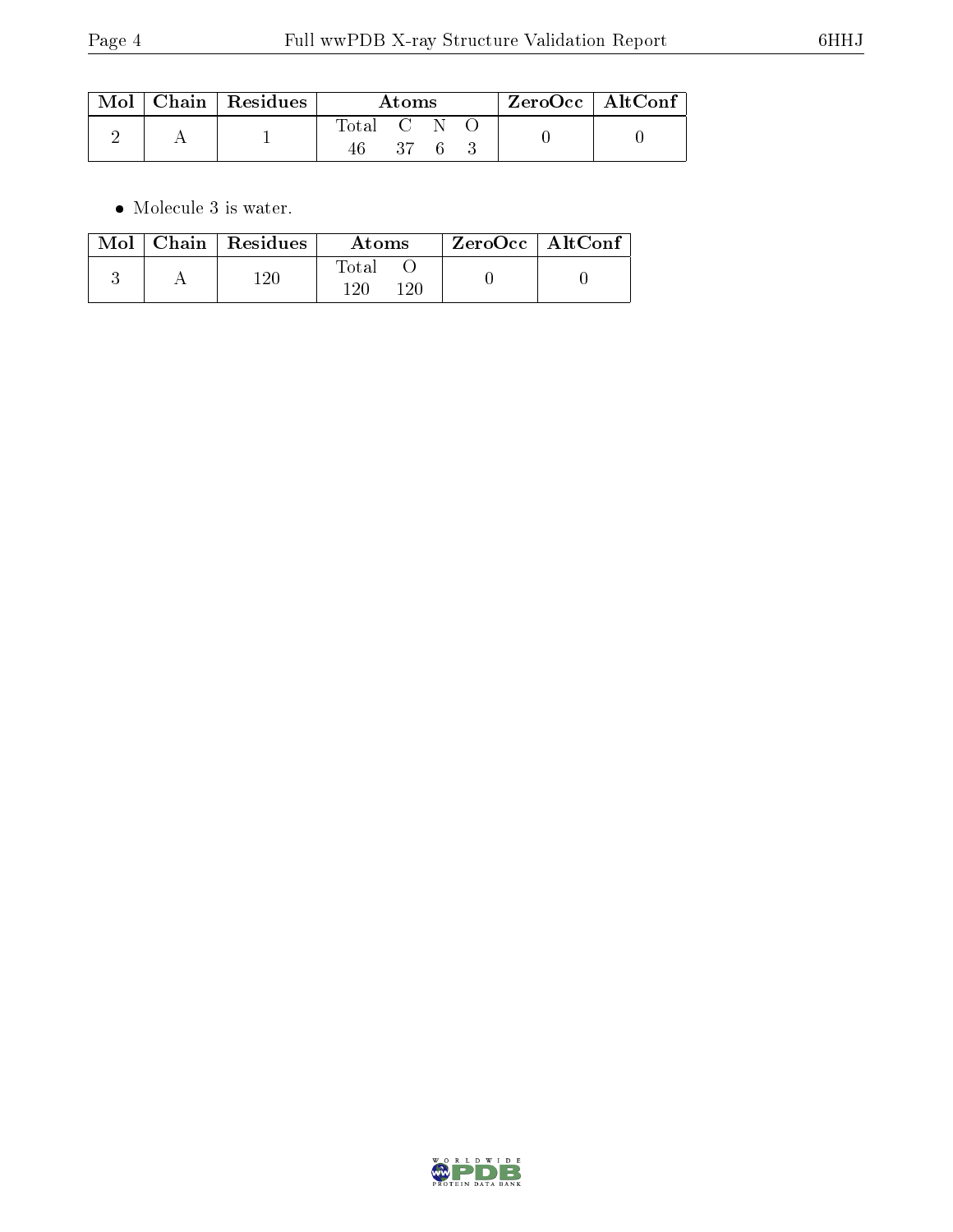## 3 Residue-property plots  $(i)$

These plots are drawn for all protein, RNA and DNA chains in the entry. The first graphic for a chain summarises the proportions of the various outlier classes displayed in the second graphic. The second graphic shows the sequence view annotated by issues in geometry and electron density. Residues are color-coded according to the number of geometric quality criteria for which they contain at least one outlier: green  $= 0$ , yellow  $= 1$ , orange  $= 2$  and red  $= 3$  or more. A red dot above a residue indicates a poor fit to the electron density (RSRZ  $> 2$ ). Stretches of 2 or more consecutive residues without any outlier are shown as a green connector. Residues present in the sample, but not in the model, are shown in grey.

• Molecule 1: RAC-alpha serine/threonine-protein kinase



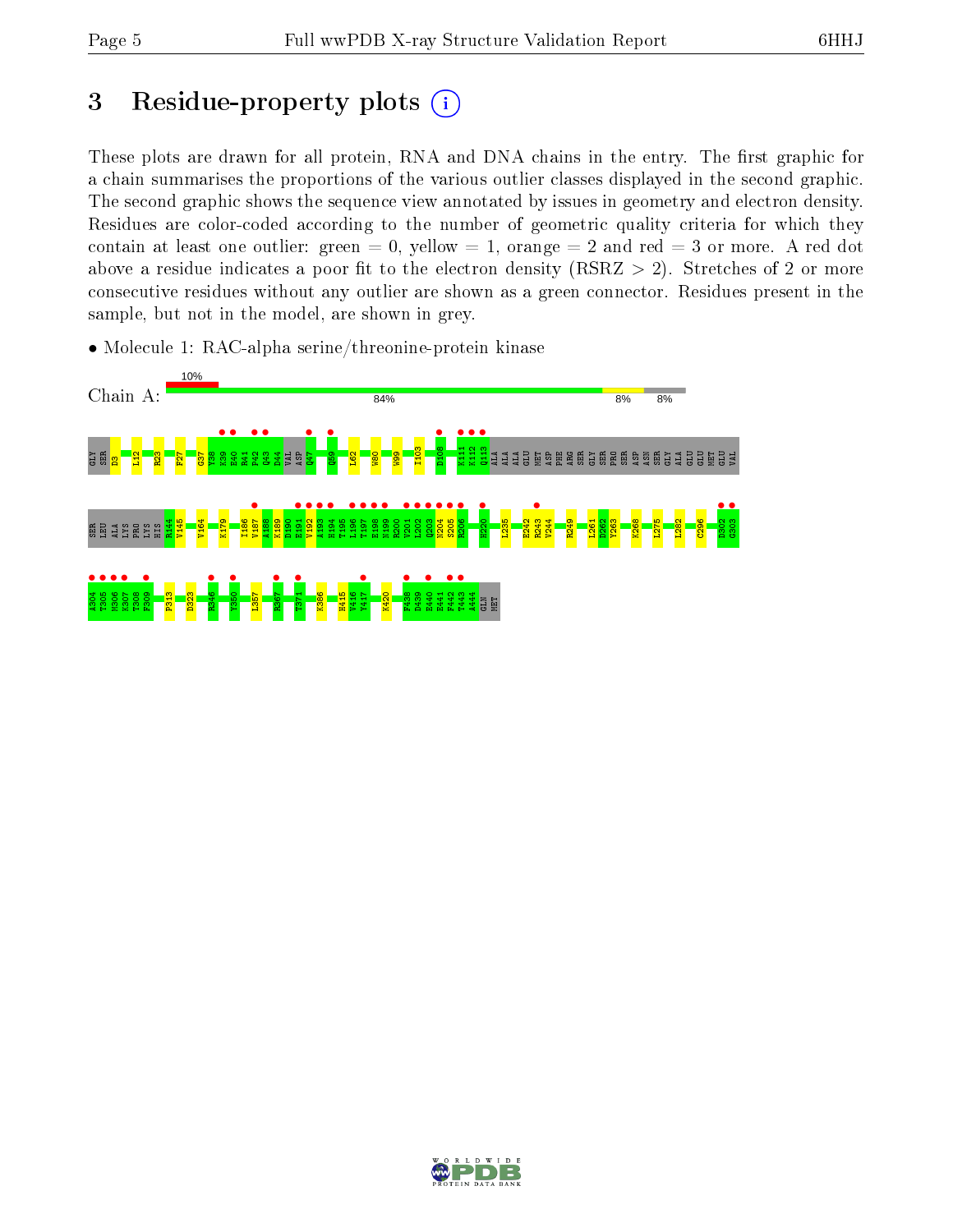# 4 Data and refinement statistics  $(i)$

| Property                                                             | Value                                            | Source     |
|----------------------------------------------------------------------|--------------------------------------------------|------------|
| Space group                                                          | P 21 21 21                                       | Depositor  |
| Cell constants                                                       | 71.37Å<br>$70.05\text{\AA}$<br>$90.96\text{\AA}$ |            |
| a, b, c, $\alpha$ , $\beta$ , $\gamma$                               | $90.00^\circ$<br>$90.00^\circ$<br>$90.00^\circ$  | Depositor  |
| Resolution $(A)$                                                     | 43.81<br>$-2.30$                                 | Depositor  |
|                                                                      | 43.81<br>$-2.30$                                 | <b>EDS</b> |
| % Data completeness                                                  | 99.9 (43.81-2.30)                                | Depositor  |
| (in resolution range)                                                | $100.0 (43.81 - 2.30)$                           | <b>EDS</b> |
| $R_{merge}$                                                          | 0.18                                             | Depositor  |
| $\mathrm{R}_{sym}$                                                   | (Not available)                                  | Depositor  |
| $\sqrt{I/\sigma}(I) > 1$                                             | $1.60$ (at 2.29Å)                                | Xtriage    |
| Refinement program                                                   | PHENIX 1.9 1692                                  | Depositor  |
|                                                                      | 0.243<br>$\overline{0.222}$ ,                    | Depositor  |
| $R, R_{free}$                                                        | 0.223<br>0.244                                   | DCC        |
| $R_{free}$ test set                                                  | 1043 reflections $(5.00\%)$                      | wwPDB-VP   |
| Wilson B-factor $(A^2)$                                              | 39.0                                             | Xtriage    |
| Anisotropy                                                           | 0.365                                            | Xtriage    |
| Bulk solvent $k_{sol}(e/\mathring{A}^3)$ , $B_{sol}(\mathring{A}^2)$ | 0.30, 30.3                                       | <b>EDS</b> |
| L-test for twinning <sup>2</sup>                                     | $< L >$ = 0.51, $< L2$ > = 0.35                  | Xtriage    |
| Estimated twinning fraction                                          | $0.012$ for k,h,-l                               | Xtriage    |
| $F_o, F_c$ correlation                                               | 0.94                                             | <b>EDS</b> |
| Total number of atoms                                                | 3544                                             | wwPDB-VP   |
| Average B, all atoms $(A^2)$                                         | $50.0$                                           | wwPDB-VP   |

Xtriage's analysis on translational NCS is as follows: The largest off-origin peak in the Patterson function is  $5.57\%$  of the height of the origin peak. No significant pseudotranslation is detected.

<sup>&</sup>lt;sup>2</sup>Theoretical values of  $\langle |L| \rangle$ ,  $\langle L^2 \rangle$  for acentric reflections are 0.5, 0.333 respectively for untwinned datasets, and 0.375, 0.2 for perfectly twinned datasets.



<span id="page-5-1"></span><span id="page-5-0"></span><sup>1</sup> Intensities estimated from amplitudes.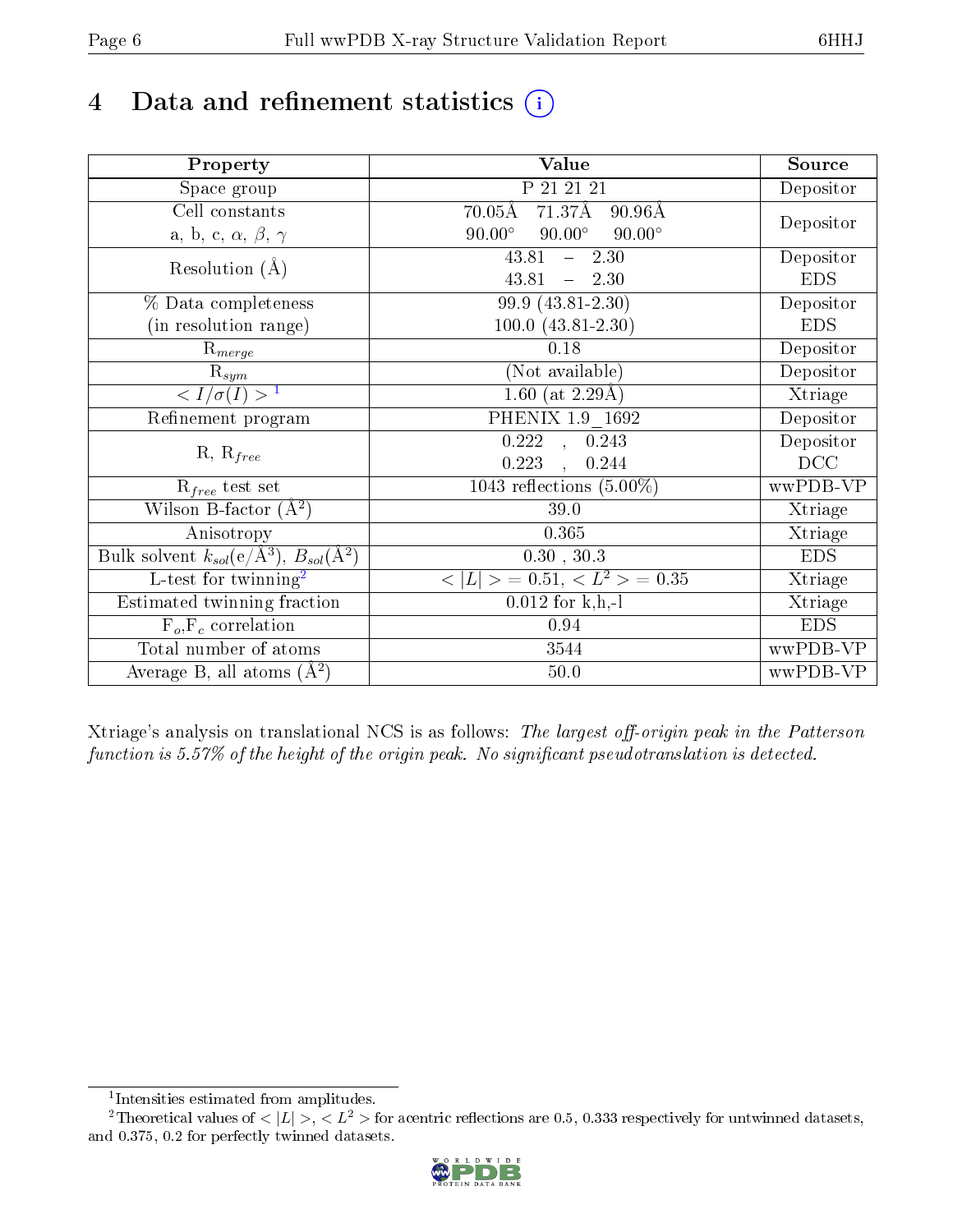## 5 Model quality  $(i)$

### 5.1 Standard geometry  $\overline{()}$

Bond lengths and bond angles in the following residue types are not validated in this section: G4H

The Z score for a bond length (or angle) is the number of standard deviations the observed value is removed from the expected value. A bond length (or angle) with  $|Z| > 5$  is considered an outlier worth inspection. RMSZ is the root-mean-square of all Z scores of the bond lengths (or angles).

| $Mol$   Chain |      | Bond lengths                    | Bond angles |           |  |
|---------------|------|---------------------------------|-------------|-----------|--|
|               |      | RMSZ $ #Z  > 5$ RMSZ $ #Z  > 5$ |             |           |  |
|               | 0.22 | 0/3457                          | 0.38        | $-0/4656$ |  |

There are no bond length outliers.

There are no bond angle outliers.

There are no chirality outliers.

There are no planarity outliers.

### 5.2 Too-close contacts  $(i)$

In the following table, the Non-H and H(model) columns list the number of non-hydrogen atoms and hydrogen atoms in the chain respectively. The H(added) column lists the number of hydrogen atoms added and optimized by MolProbity. The Clashes column lists the number of clashes within the asymmetric unit, whereas Symm-Clashes lists symmetry related clashes.

| Mol |      |      |    | Chain   Non-H   H(model)   H(added)   Clashes   Symm-Clashes |
|-----|------|------|----|--------------------------------------------------------------|
|     | 3378 | 3350 | റല |                                                              |
|     |      |      |    |                                                              |
|     | 190  |      |    |                                                              |
|     | 3544 | 3350 |    |                                                              |

The all-atom clashscore is defined as the number of clashes found per 1000 atoms (including hydrogen atoms). The all-atom clashscore for this structure is 3.

All (22) close contacts within the same asymmetric unit are listed below, sorted by their clash magnitude.

| Atom-1                                               | Atom-2                                     | Interatomic<br>distance (A) | Clash<br>overlap (A) |
|------------------------------------------------------|--------------------------------------------|-----------------------------|----------------------|
| $1 \cdot 4 \cdot 186 \cdot \text{H} + \text{H}$ (199 | $1 \cdot A \cdot 187 \cdot VAI \cdot HG23$ |                             | 0.67                 |

Continued on next page...

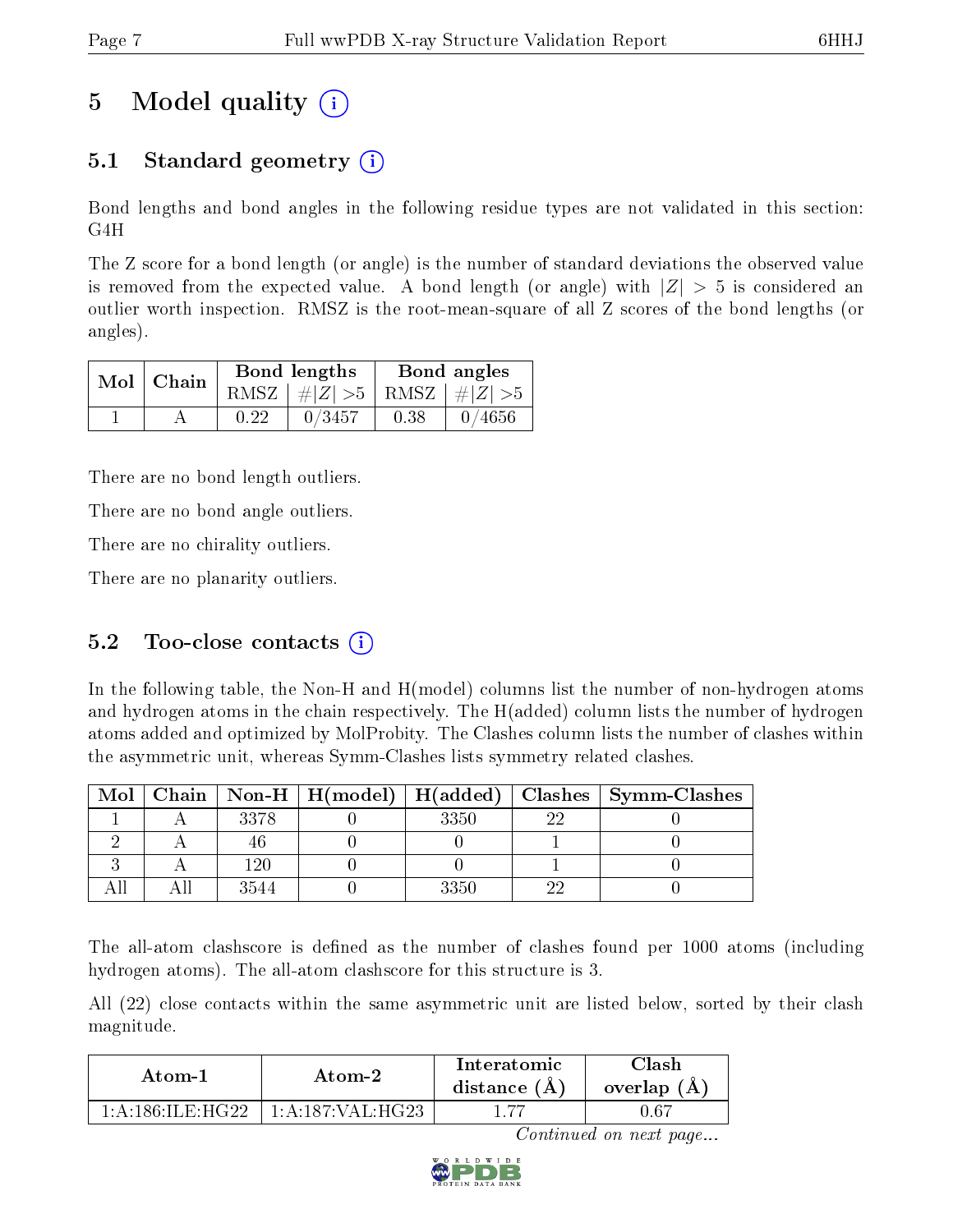|                                                                  |                     | Interatomic    | Clash         |
|------------------------------------------------------------------|---------------------|----------------|---------------|
| Atom-1                                                           | Atom-2              | distance $(A)$ | overlap $(A)$ |
| 1: A: 187: VAL: HG12                                             | 1:A:189:LYS:H       | 1.59           | 0.67          |
| 1:A:242:GLU:OE1                                                  | 1:A:249:ARG:NH1     | 2.30           | 0.64          |
| 1: A: 386: LYS: NZ                                               | 3:A:604:HOH:O       | 2.30           | 0.63          |
| 1:A:205:SER:HB3                                                  | 1: A:268:LYS:HE3    | 1.85           | 0.57          |
| 1: A:313: PRO:HG2                                                | 1:A:357:LEU:HD12    | 1.86           | 0.57          |
| 1: A:243: ARG: HG2                                               | 1:A:244:VAL:HG23    | 1.92           | 0.51          |
| 1:A:235:LEU:HD13                                                 | 1:A:282:LEU:HD11    | 1.93           | 0.50          |
| 1:A:23:ARG:NH1                                                   | 1: A: 323: ASP: OD2 | 2.45           | 0.50          |
| 1:A:205:SER:HB2                                                  | 1: A:263:TYR:CE1    | 2.47           | 0.50          |
| 1: A:242: GLU:O                                                  | 1:A:244:VAL:N       | 2.43           | 0.48          |
| 1:A:12:LEU:HD21                                                  | 1:A:99:TRP:CE2      | 2.48           | 0.48          |
| 1:A:415:HIS:HB3                                                  | 1:A:420:LYS:HB2     | 1.97           | 0.47          |
| 1: A:80:TRP:HH2                                                  | 1:A:204:ASN:HA      | 1.80           | 0.47          |
| 1: A:296: CYS:HA                                                 | 2:A:501:G4H:OAP     | 2.15           | 0.45          |
| $1:\overline{A}:205:\overline{\text{SER}}:\overline{\text{HB2}}$ | 1: A:263:TYR:HE1    | 1.81           | 0.44          |
| 1:A:261:LEU:HD11                                                 | 1: A:275:LEU:HD22   | 2.00           | 0.43          |
| 1:A:3:ASP:N                                                      | 1:A:3:ASP:OD1       | 2.52           | 0.43          |
| 1:A:187:VAL:HG11                                                 | 1:A:192:VAL:HB      | 2.02           | 0.42          |
| 1:A:164:VAL:HG22                                                 | 1: A:179: LYS: HG2  | 2.01           | 0.42          |
| 1:A:62:LEU:HD21                                                  | 1:A:103:ILE:HB      | 2.03           | 0.41          |
| 1:A:27:PHE:HA                                                    | 1: A:37: GLY:HA2    | 2.02           | 0.41          |

Continued from previous page...

There are no symmetry-related clashes.

### 5.3 Torsion angles (i)

#### 5.3.1 Protein backbone (i)

In the following table, the Percentiles column shows the percent Ramachandran outliers of the chain as a percentile score with respect to all X-ray entries followed by that with respect to entries of similar resolution.

The Analysed column shows the number of residues for which the backbone conformation was analysed, and the total number of residues.

| $\mid$ Mol $\mid$ Chain $\mid$ | Analysed                                | Favoured   Allowed   Outliers   Percentiles |  |                                                              |  |
|--------------------------------|-----------------------------------------|---------------------------------------------|--|--------------------------------------------------------------|--|
|                                | $404/446$ (91\%)   395 (98\%)   9 (2\%) |                                             |  | $\begin{array}{ c c c c c }\n\hline\n100 & 100\n\end{array}$ |  |

There are no Ramachandran outliers to report.

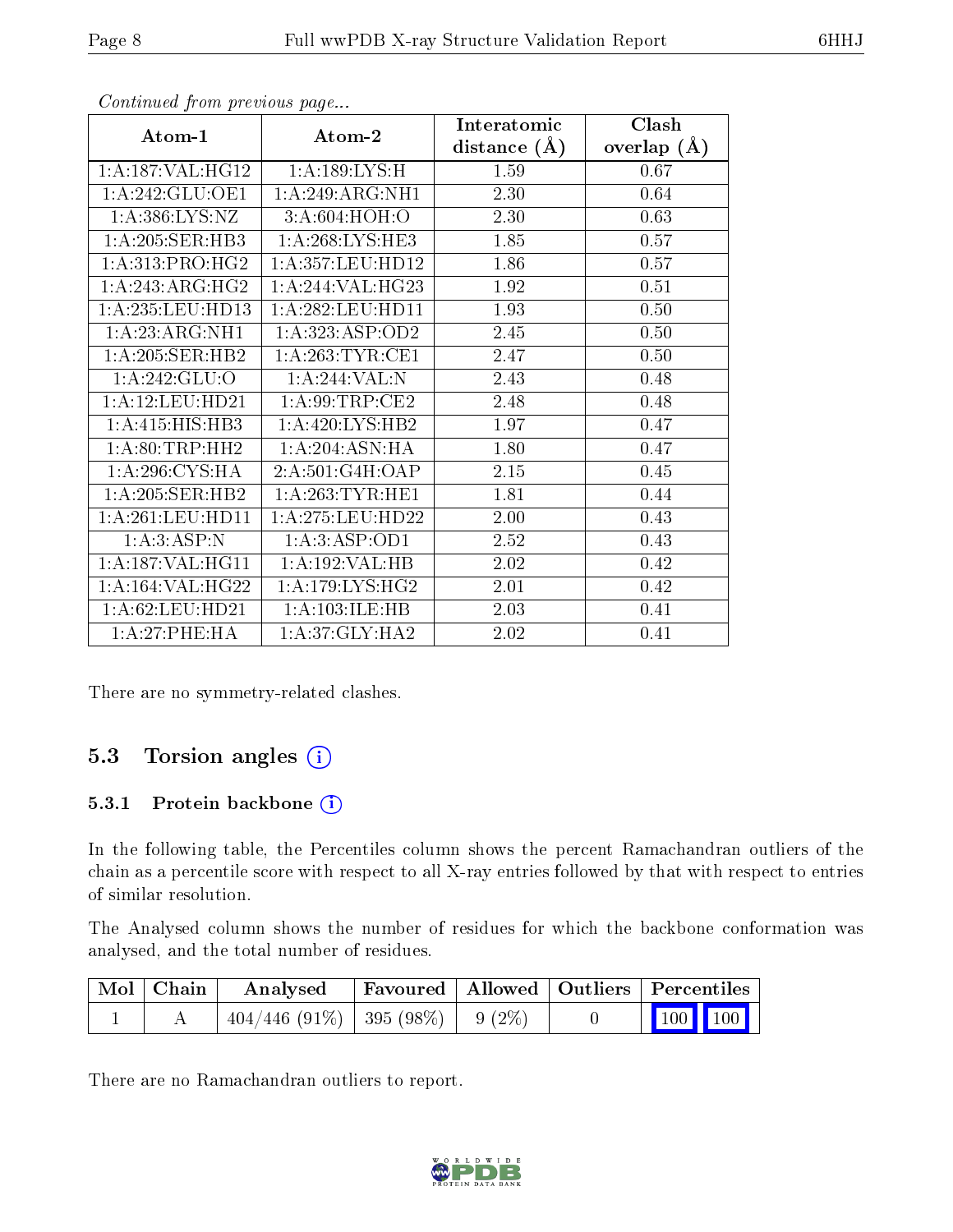#### 5.3.2 Protein sidechains  $\hat{I}$

In the following table, the Percentiles column shows the percent sidechain outliers of the chain as a percentile score with respect to all X-ray entries followed by that with respect to entries of similar resolution.

The Analysed column shows the number of residues for which the sidechain conformation was analysed, and the total number of residues.

| $\mid$ Mol $\mid$ Chain | Analysed                                 | Rotameric   Outliers   Percentiles |                           |  |
|-------------------------|------------------------------------------|------------------------------------|---------------------------|--|
|                         | $362/390$ (93\%)   361 (100\%)   1 (0\%) |                                    | $\boxed{92}$ $\boxed{97}$ |  |

All (1) residues with a non-rotameric sidechain are listed below:

| Mol | Chain | $\parallel$ Res | Type |
|-----|-------|-----------------|------|
|     |       |                 |      |

Some sidechains can be flipped to improve hydrogen bonding and reduce clashes. There are no such sidechains identified.

#### 5.3.3 RNA (1)

There are no RNA molecules in this entry.

### 5.4 Non-standard residues in protein, DNA, RNA chains  $(i)$

There are no non-standard protein/DNA/RNA residues in this entry.

### 5.5 Carbohydrates (i)

There are no carbohydrates in this entry.

### 5.6 Ligand geometry  $(i)$

1 ligand is modelled in this entry.

In the following table, the Counts columns list the number of bonds (or angles) for which Mogul statistics could be retrieved, the number of bonds (or angles) that are observed in the model and the number of bonds (or angles) that are dened in the Chemical Component Dictionary. The Link column lists molecule types, if any, to which the group is linked. The Z score for a bond length (or angle) is the number of standard deviations the observed value is removed from the expected value. A bond length (or angle) with  $|Z| > 2$  is considered an outlier worth inspection. RMSZ is the root-mean-square of all Z scores of the bond lengths (or angles).

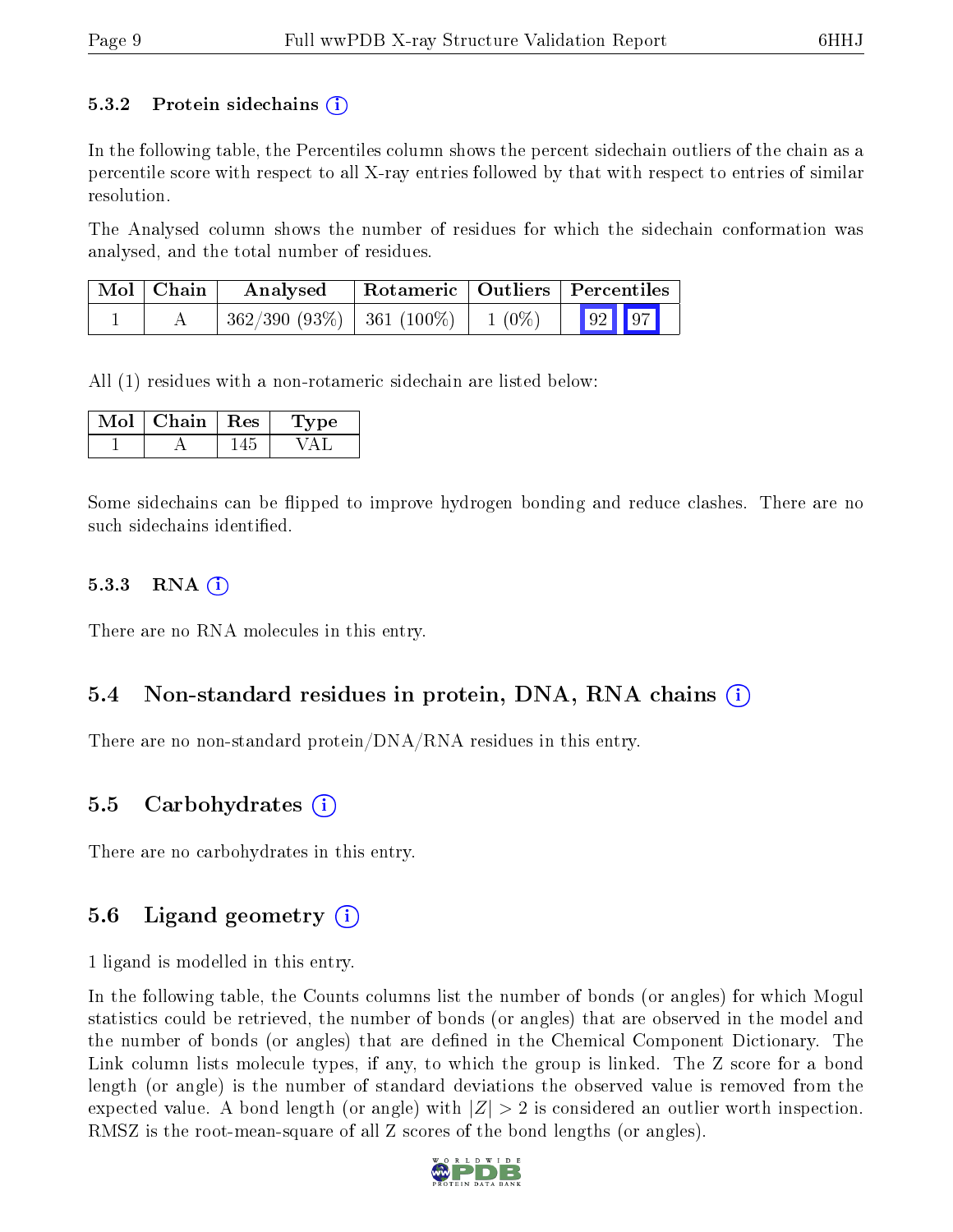| $\mod$ | $\mid$ Type   Chain   Res | $^{\shortmid}$ Link |     |  | Bond lengths |                |                            | Bond angles                                                       |      |       |
|--------|---------------------------|---------------------|-----|--|--------------|----------------|----------------------------|-------------------------------------------------------------------|------|-------|
|        |                           |                     |     |  |              |                |                            | Counts   RMSZ $\mid \#  Z  > 2$   Counts   RMSZ $\mid \#  Z  > 2$ |      |       |
|        | G4H                       |                     | 501 |  | 47,52,52     | $\boxed{2.17}$ | $\vert$ 9 (19%)   55,75,75 |                                                                   | 1.59 | 5(9%) |

In the following table, the Chirals column lists the number of chiral outliers, the number of chiral centers analysed, the number of these observed in the model and the number defined in the Chemical Component Dictionary. Similar counts are reported in the Torsion and Rings columns. '-' means no outliers of that kind were identified.

|       |      |                   | Mol   Type   Chain   Res   Link   Chirals   Torsions   Rings |  |
|-------|------|-------------------|--------------------------------------------------------------|--|
| – G4H | -501 | <b>Contractor</b> | $\frac{5}{18/32/32}$   0/7/7/7                               |  |

All (9) bond length outliers are listed below:

| Mol            | Chain | Res | Type | Atoms   | Z       | Observed $(A)$ | Ideal(A) |
|----------------|-------|-----|------|---------|---------|----------------|----------|
| $\overline{2}$ | А     | 501 | G4H  | CBI-CBL | $-7.94$ | 1.40           | 1.49     |
| $\overline{2}$ | А     | 501 | G4H  | CBC-CBF | $-6.39$ | 1.40           | 1.51     |
| $\overline{2}$ | А     | 501 | G4H  | CBM-CBJ | $-5.23$ | 1.39           | 1.49     |
| $\overline{2}$ | А     | 501 | G4H  | CBQ-NBT | 4.28    | 1.40           | 1.33     |
| $\overline{2}$ | А     | 501 | G4H  | CAG-NAC | $-3.82$ | 1.33           | 1.41     |
| 2              | А     | 501 | G4H  | CAE-CAK | $-3.78$ | 1.33           | 1.41     |
| $\overline{2}$ | А     | 501 | G4H  | CAH-CAL | $-3.24$ | 1.34           | 1.40     |
| $\overline{2}$ | А     | 501 | G4H  | CBO-CBR | 2.41    | 1.39           | 1.36     |
| $\overline{2}$ | А     | 501 | G4H  | CAK-CAL | $-2.02$ | 1.34           | 1.39     |

|  |  | All (5) bond angle outliers are listed below: |  |  |
|--|--|-----------------------------------------------|--|--|
|  |  |                                               |  |  |

| Mol      | Chain | Res | 'Type | Atoms       |         | Observed $(^\circ)$ | Ideal(°) |
|----------|-------|-----|-------|-------------|---------|---------------------|----------|
| 2        |       | 501 | G4H   | CBS-CBP-NBK | $-6.58$ | 120.03              | 123.60   |
| റ        |       | 501 | G4H   | CAG-NAC-CAB | $-5.71$ | 117.50              | 127.50   |
| $\Omega$ |       | 501 | G4H   | CBO-CBR-NBT | $-2.90$ | 120.96              | 123.81   |
|          |       | 501 | G4H   | CBL-NBK-CBP | 2.59    | 122.53              | 117.27   |
|          |       | 501 | G4H   | CAW-CAX-CAY | $-2.37$ | 108.58              | 110.44   |

There are no chirality outliers.

All (5) torsion outliers are listed below:

|   | $Mol$   Chain | Res | <b>Type</b> | Atoms           |
|---|---------------|-----|-------------|-----------------|
| 2 |               | 501 | G4H         | CAF-CAG-NAC-CAB |
| 9 |               | 501 | G4H         | CAH-CAG-NAC-CAB |
| 2 |               | 501 | G4H.        | CBF-CBC-NBB-CBA |
| 2 |               | 501 | G4H         | CAM-CAA-CAB-OAP |
| 9 |               | 501 | G4H         | CAM-CAA-CAB-NAC |

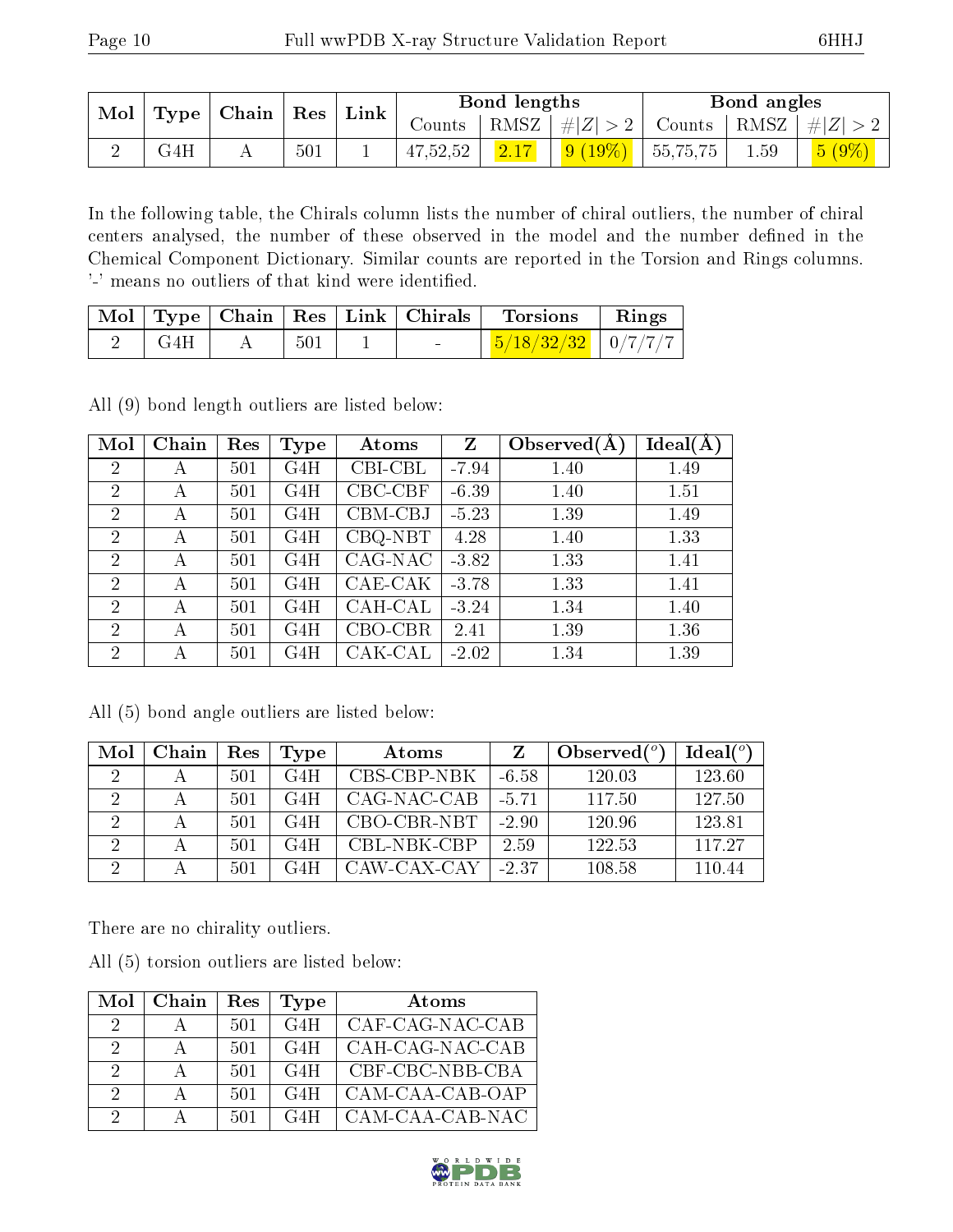There are no ring outliers.

1 monomer is involved in 1 short contact:

|  |             | $\boxed{\text{Mol}$   Chain   Res   Type   Clashes   Symm-Clashes |
|--|-------------|-------------------------------------------------------------------|
|  | – 501 + G4H |                                                                   |

The following is a two-dimensional graphical depiction of Mogul quality analysis of bond lengths, bond angles, torsion angles, and ring geometry for all instances of the Ligand of Interest. In addition, ligands with molecular weight > 250 and outliers as shown on the validation Tables will also be included. For torsion angles, if less then 5% of the Mogul distribution of torsion angles is within 10 degrees of the torsion angle in question, then that torsion angle is considered an outlier. Any bond that is central to one or more torsion angles identified as an outlier by Mogul will be highlighted in the graph. For rings, the root-mean-square deviation (RMSD) between the ring in question and similar rings identified by Mogul is calculated over all ring torsion angles. If the average RMSD is greater than 60 degrees and the minimal RMSD between the ring in question and any Mogul-identified rings is also greater than 60 degrees, then that ring is considered an outlier. The outliers are highlighted in purple. The color gray indicates Mogul did not find sufficient equivalents in the CSD to analyse the geometry.



### 5.7 [O](https://www.wwpdb.org/validation/2017/XrayValidationReportHelp#nonstandard_residues_and_ligands)ther polymers (i)

There are no such residues in this entry.

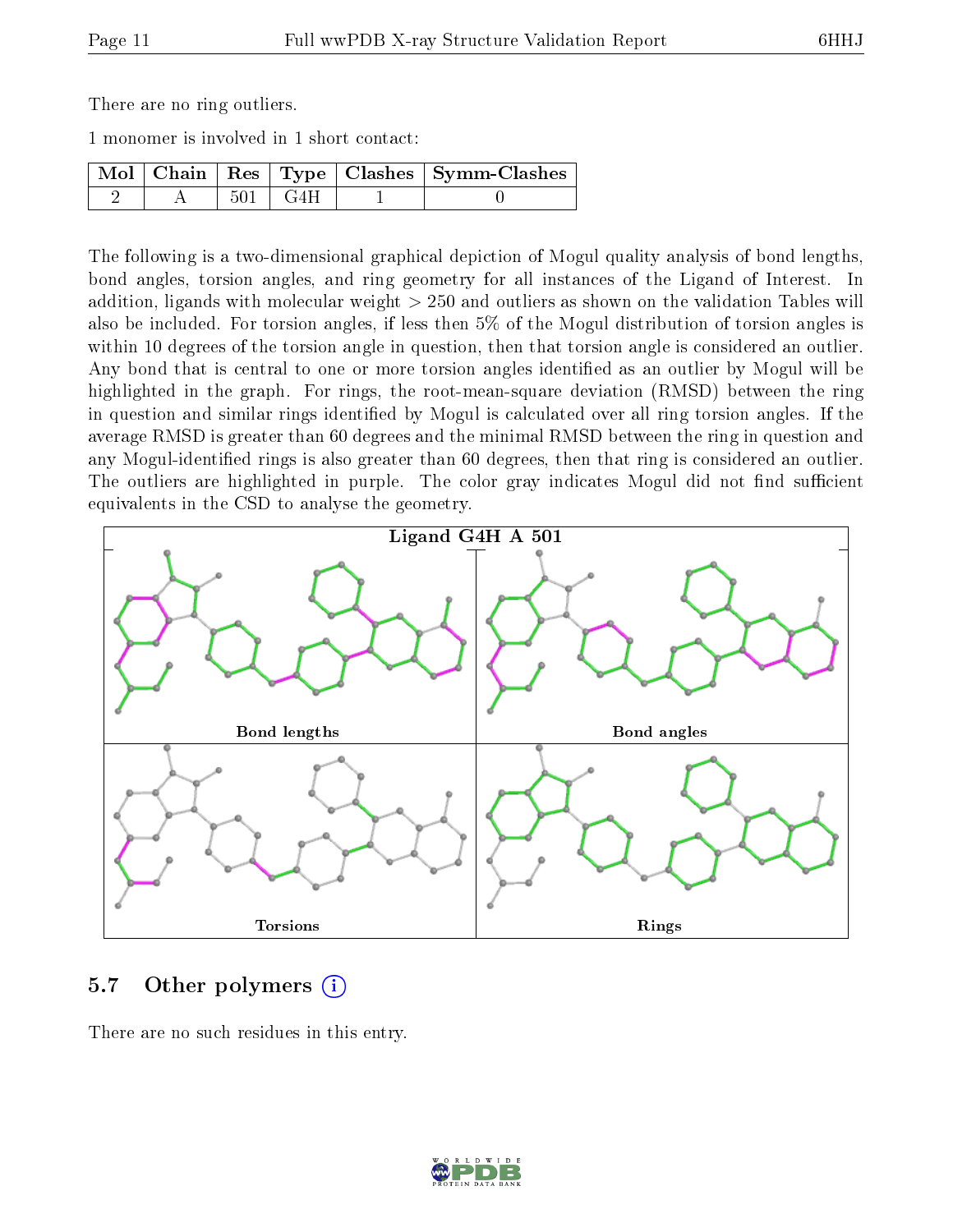### 5.8 Polymer linkage issues (i)

There are no chain breaks in this entry.

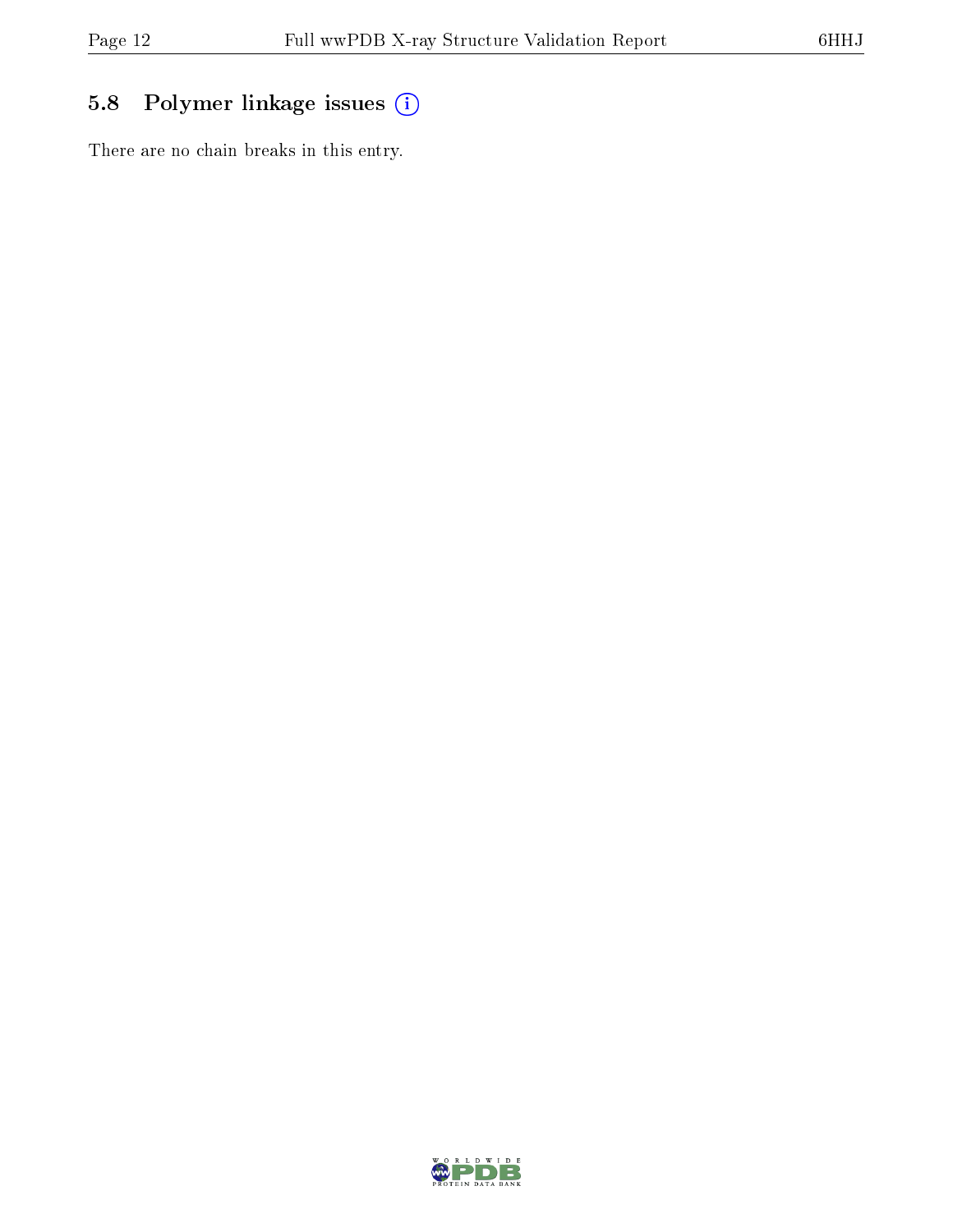## 6 Fit of model and data  $(i)$

### 6.1 Protein, DNA and RNA chains  $(i)$

In the following table, the column labelled  $#RSRZ> 2'$  contains the number (and percentage) of RSRZ outliers, followed by percent RSRZ outliers for the chain as percentile scores relative to all X-ray entries and entries of similar resolution. The OWAB column contains the minimum, median,  $95<sup>th</sup>$  percentile and maximum values of the occupancy-weighted average B-factor per residue. The column labelled ' $Q< 0.9$ ' lists the number of (and percentage) of residues with an average occupancy less than 0.9.

| Mol   Chain | Analysed      | $^+$ <rsrz> <math>^-</math></rsrz> | $\#\text{RSRZ}\text{>2}$              | $\text{OWAB}(\AA^2)$   Q<0.9 |  |
|-------------|---------------|------------------------------------|---------------------------------------|------------------------------|--|
|             | 410/446 (91%) | 0.75                               | $\mid$ 43 (10%) 6 8 7 27, 46, 93, 165 |                              |  |

All (43) RSRZ outliers are listed below:

| Mol            | Chain              | Res              | Type                      | <b>RSRZ</b>      |  |
|----------------|--------------------|------------------|---------------------------|------------------|--|
| $\mathbf{1}$   | $\overline{\rm A}$ | 305              | <b>THR</b>                | 15.0             |  |
| $\mathbf{1}$   | $\overline{\rm A}$ | 302              | $\overline{\text{ASP}}$   | 8.1              |  |
| $\overline{1}$ | $\overline{\rm A}$ | 187              | $\overline{\text{VAL}}$   | $\overline{7.1}$ |  |
| $\overline{1}$ | $\overline{\rm A}$ | 304              | <b>ALA</b>                | 6.0              |  |
| $\overline{1}$ | $\overline{\rm A}$ | 206              | $\overline{\rm{ARG}}$     | $\overline{5.5}$ |  |
| $\overline{1}$ | $\overline{\rm A}$ | 193              | ALA                       | $\overline{5.2}$ |  |
| $\overline{1}$ | $\overline{\rm A}$ | 194              | <b>HIS</b>                | $5.0\,$          |  |
| $\overline{1}$ | $\overline{\rm A}$ | 443              | <b>THR</b>                | 4.7              |  |
| $\overline{1}$ | $\overline{\rm A}$ | 43               | <b>GLN</b>                | 4.6              |  |
| $\overline{1}$ | $\overline{A}$     | 309              | PHE                       | 4.3              |  |
| $\overline{1}$ | $\overline{\rm A}$ | 438              | $P\overline{HE}$          | $\overline{4.1}$ |  |
| $\overline{1}$ | $\overline{\rm A}$ | 199              | $\overline{\mathrm{ASN}}$ | $\overline{4.0}$ |  |
| $\overline{1}$ | $\overline{\rm A}$ | 191              | $\overline{\text{GLU}}$   | 3.8              |  |
| $\overline{1}$ | A                  | 192              | $\text{VAL}$              | $\overline{3.7}$ |  |
| $\overline{1}$ | $\overline{A}$     | 197              | <b>THR</b>                | $3.6\,$          |  |
| $\overline{1}$ | $\overline{\rm A}$ | 243              | $\rm{ARG}$                | $3.6\,$          |  |
| $\overline{1}$ | $\overline{\rm A}$ | 350              | <b>TYR</b>                | $\overline{3.5}$ |  |
| $\overline{1}$ | $\overline{\rm A}$ | 113              | $\overline{\text{GLN}}$   | $\overline{3.5}$ |  |
| $\overline{1}$ | $\overline{\rm A}$ | 59               | $\widetilde{{\rm GLN}}$   | $\overline{3.5}$ |  |
| $\overline{1}$ | $\overline{\rm A}$ | 201              | VAL                       | 3.4              |  |
| $\overline{1}$ | $\overline{\rm A}$ | 303              | $\overline{\text{GLY}}$   | 3.4              |  |
| $\overline{1}$ | $\overline{\rm A}$ | $1\overline{11}$ | $\overline{\text{LYS}}$   | $\overline{3.3}$ |  |
| $\mathbf{1}$   | A                  | 42               | PRO                       | $\rm 3.2$        |  |
| $\overline{1}$ | $\overline{\rm A}$ | 307              | $\overline{\text{LYS}}$   | $\overline{3.2}$ |  |
| $\overline{1}$ | $\overline{\rm A}$ | 205              | <b>SER</b>                | $\overline{3.2}$ |  |
| $\overline{1}$ | $\overline{\rm A}$ | 204              | $\overline{\mathrm{ASN}}$ | $2.9\,$          |  |
| $\overline{1}$ | $\overline{\rm A}$ | 306              | $\overline{\text{MET}}$   | 2.8              |  |

Continued on next page...

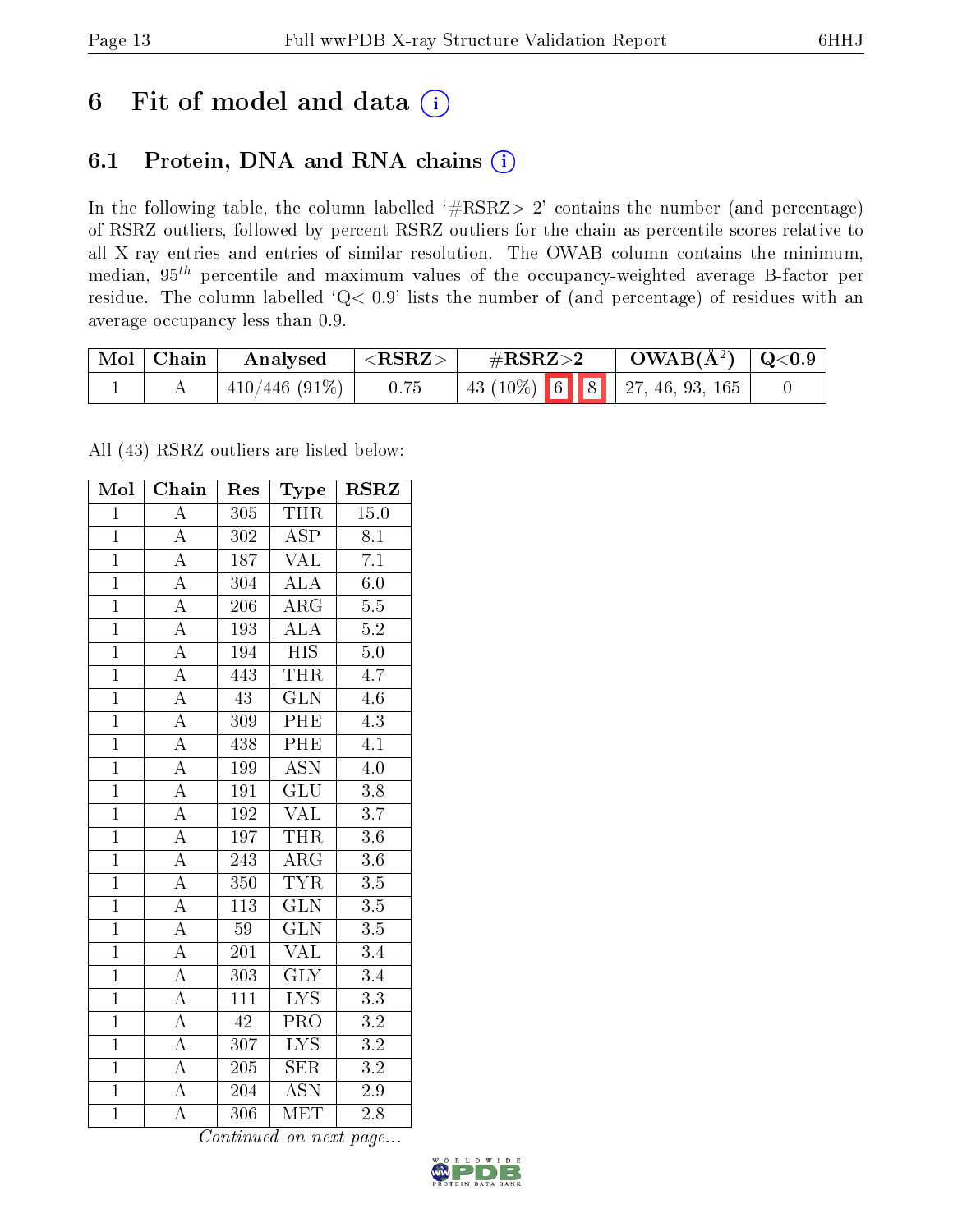| Mol            | Chain              | Res | Type                 | RSRZ |
|----------------|--------------------|-----|----------------------|------|
| $\mathbf{1}$   | A                  | 40  | GLU                  | 2.8  |
| $\mathbf{1}$   | $\boldsymbol{A}$   | 220 | <b>HIS</b>           | 2.8  |
| $\mathbf{1}$   | $\bf{A}$           | 442 | PHE                  | 2.7  |
| $\mathbf{1}$   | $\bf{A}$           | 112 | <b>LYS</b>           | 2.7  |
| $\overline{1}$ | $\overline{\rm A}$ | 203 | <b>GLN</b>           | 2.6  |
| $\mathbf{1}$   | $\bf{A}$           | 196 | LEU                  | 2.4  |
| $\mathbf{1}$   | $\boldsymbol{A}$   | 39  | <b>LYS</b>           | 2.4  |
| $\mathbf{1}$   | А                  | 440 | $\operatorname{GLU}$ | 2.4  |
| $\mathbf{1}$   | $\bf{A}$           | 47  | <b>GLN</b>           | 2.4  |
| $\mathbf{1}$   | $\bf{A}$           | 417 | <b>TYR</b>           | 2.2  |
| $\mathbf{1}$   | $\boldsymbol{A}$   | 367 | $\rm{ARG}$           | 2.2  |
| $\mathbf{1}$   | $\overline{\rm A}$ | 371 | THR                  | 2.2  |
| $\mathbf{1}$   | $\boldsymbol{A}$   | 198 | GLU                  | 2.2  |
| $\mathbf{1}$   | $\boldsymbol{A}$   | 346 | $\rm{ARG}$           | 2.1  |
| $\mathbf{1}$   | $\boldsymbol{A}$   | 108 | ASP                  | 2.1  |
| $\mathbf{1}$   | $\bf{A}$           | 202 | <b>LEU</b>           | 2.0  |

Continued from previous page...

### 6.2 Non-standard residues in protein, DNA, RNA chains  $(i)$

There are no non-standard protein/DNA/RNA residues in this entry.

#### 6.3 Carbohydrates (i)

There are no carbohydrates in this entry.

### 6.4 Ligands  $(i)$

In the following table, the Atoms column lists the number of modelled atoms in the group and the number defined in the chemical component dictionary. The B-factors column lists the minimum, median,  $95<sup>th</sup>$  percentile and maximum values of B factors of atoms in the group. The column labelled  $Q< 0.9$ ' lists the number of atoms with occupancy less than 0.9.

|     |  |                        |                                                                                             | $\vert$ Mol $\vert$ Type $\vert$ Chain $\vert$ Res $\vert$ Atoms $\vert$ RSCC $\vert$ RSR $\vert$ B-factors(A <sup>2</sup> ) $\vert$ Q<0.9 |  |
|-----|--|------------------------|---------------------------------------------------------------------------------------------|--------------------------------------------------------------------------------------------------------------------------------------------|--|
| G4H |  | $501$   $46/46$   0.87 | $\begin{array}{c} \begin{array}{c} \text{\color{blue}{\large 0.17} \end{array} \end{array}$ | 26,35,61,64                                                                                                                                |  |

The following is a graphical depiction of the model fit to experimental electron density of all instances of the Ligand of Interest. In addition, ligands with molecular weight  $> 250$  and outliers as shown on the geometry validation Tables will also be included. Each fit is shown from different orientation to approximate a three-dimensional view.